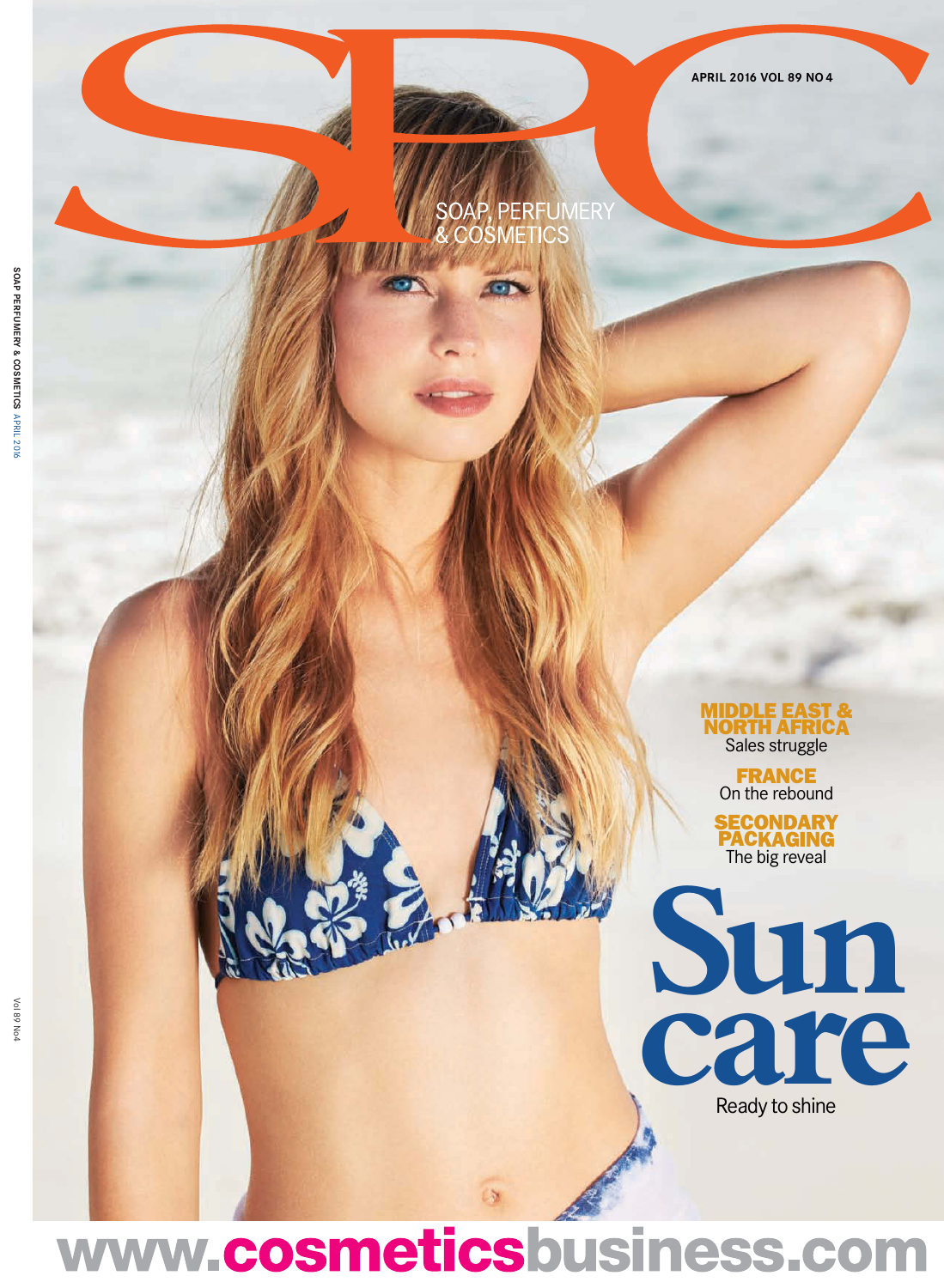**The dermis is the part of the skin** which protects us against the mechanical impact of the outside world. However, unlike the epidermis, which protects our skin from drying out and from environmental influences by means of an overlapping cell structure reminiscent of the tiles on a roof, the cell density in the dermis is lower by a factor of  $300^{[1, 2]}$ . There are only a very small number of cell types in the dermis and, alongside a moderate number of immune cells, it is the fibroblasts that largely determine the properties of the dermis. These cells synthesise the extracellular matrix (ECM). This comprises both collagen, which gives the skin its firmness and elastin, which gives it its elasticity, plus a whole series of proteoglycans, which can retain an enormous quantity of water with their long sugar chains. The most prominent example of this is hyaluronic acid, which is widely renowned in the cosmetics industry.

Collagens make up 30% of the proteins in the human body in total and 80% of the dry weight of the skin consists of collagen<sup>[3, 4]</sup>. Together they form a complex network of fibres, which are responsible for the skin's firmness. There are 28 different types of collagen but 80-90% of the collagen in the body is made up of types I to III. It is mainly type I and III collagens that have an impact on the skin. Collagen can withstand enormous tensile force: 1g of collagen has a greater tensile strength than 1g of steel<sup>[5]</sup>. This enormous tensile strength can be ascribed to the inner structure of the collagen fibres as they resemble ropelike structures built up from single molecules, which self-associate into fibrillae and get assembled into larger fibres and fibre bundles.

The skin loses 2% of its collagen every year. In 80-year-olds, the fibroblasts only produce around one third of the collagen found in 20-year-olds<sup>[6]</sup>. The quantity of water-retaining proteoglycans also declines and this has a detrimental effect on the skin. The fibroblasts lose their capacity to maintain the tension of the collagen network, so that it tends to be increasingly loosely connected and the skin loses its firmness.

The skin's elasticity is derived from the incorporation of elastin in the collagen network. Many other proteins and glycans also play a part in this network. For proper skin function, the accurate concatenation of all these components in the right composition has to be ensured. It stands to reason that such a complex protein structure cannot be quickly renewed, hence it takes 15 years for half of the existing collagen molecules in the dermis to be

# Anewera of collagen management

Many collagen boosters target maximal collagen output for quick results, but fast collagen deposition can result in unfavourable fibre distribution. **Stefan Hettwer**, **Stefan Bänziger**, **Brigit Suter** and **Barbara Obermayer** present a new, natural active to boost collagen in a controlled manner

replaced[7]. Nonetheless, for healthy skin it is important to keep the network functional.

# **MAINTAINING HOMEOSTASIS**

There is indeed a fine balance between the breakdown of collagen through collagenases and the synthesis of collagen by fibroblasts, called homeostasis. These processes reflect the daily 'repair work' involving the skin. A more extensive collagen synthesis is only activated in the event of wounds, mechanical stress or damage by UV and infrared irradiation. Damaged and aged collagen is broken down through collagenases. With the help of fibroblasts, the resulting gaps are refilled with collagen, elastin and other ECM molecules. In ageing skin, the balance shifts towards the breakdown of collagens (see p82, figure 1, bottom right panel). The reason for this lies in endogenously increased activity of collagenases and immune cells, which are further strengthened by environmental factors[8].

# **OLD SCHOOL COLLAGEN BOOSTING**

To maintain a healthy dermis structure, it is necessary to find a sustainable solution that will restore the subtle natural balance between the breakdown of collagen and the synthesis of new collagen. The activation of fibroblasts has already been recognised as a promising starting point by the cosmetics industry[9]. Fibroblasts synthesise collagen when a particular receptor on their surface (TGF-β receptor)



*Bulbine frutescens* **leaf juice stimulates collagen synthesis in fibroblasts**

is stimulated. In tissue this is undertaken by the cytokine TGF-β, which under certain circumstances can be produced by the fibroblasts themselves and is released from the ECM.

However, approaches using the topical application of TGF-β are likely to achieve results that are barely measurable, since it is too large to penetrate into the dermis<sup>[10]</sup>. This approach has, however, been further pursued in cosmetics with artificially manufactured substances such as palmitoyl oligopeptides and others[11]. These attach themselves to the TGF-β receptor, stimulate fibroblasts and assume the function of natural TGF-β (figure 1, top left panel).

However, a massive  $TGF-\beta$  boost is part of the alarm system on injured skin. In the event of wounding, a large quantity of TGF-β is immediately released from the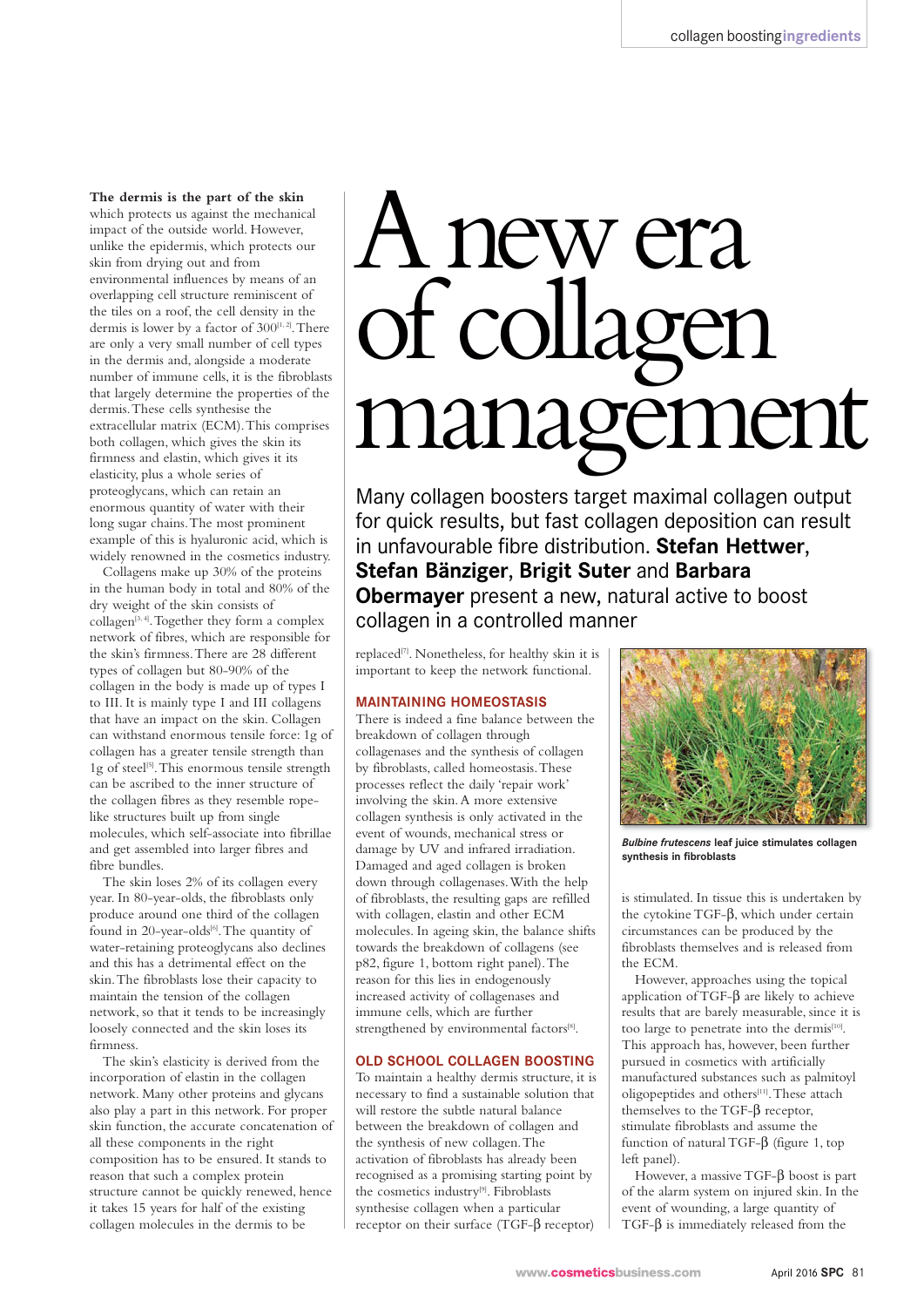extracellular matrix and immune cells are activated (figure 1, top right panel), in addition to the fibroblasts.

Today we know that leukotrienes, which are distributed from these activated immune cells, work together with TGF-β to provoke the greatest possible activation of fibroblasts<sup>[12]</sup>. In this worst-case scenario for the skin, the collagen is incorporated into the dermis in large quantities but with poor quality. This should be avoided as it leads to the formation of inelastic tissue and the deposition of fibres that are arranged in parallel and only possess tensile strength in one direction<sup>[13, 14]</sup>. Smart collagen management, involving moderate activation of the fibroblasts and the deactivation of the leukotriene synthesis, can move the skin back towards its normal condition again (figure 1, bottom left panel).

# **BOOSTING COLLAGEN CORRECTLY**

For best results, constant yet moderate collagen synthesis must be targeted. This is important in order for the newly synthesised collagen to be optimally integrated into the existing network of the dermis, which will guarantee both the firmness and elasticity of the skin over the long term. With its active ingredients, Liftonin-Xpert [INCI: Bulbine frutescens leaf juice, sodium benzoate, potassium sorbate, citric acid] can accurately guarantee the smart regulation of the collagen synthesis.

*Bulbine frutescens* is a small shrub native to the dry valleys of southern Africa. It belongs to the *Asphodel* family, which also includes

#### FIGURE 2

Liftonin-Xpert improves the dermal structure and doubles collagen density in the subepidermal area. The statistical values in violet relate to the comparison of Liftonin-Xpert with the placebo, whereas the black values relate to the comparison with the initial condition. Wilcoxon-signed rank test



*Aloe barbadensis* (aloe vera) for example. It has long been used in indigenous medicine for the healing of skin injuries, rashes, burns, sunburn and insect bites<sup>[15]</sup> due to the soothing, anti-inflammatory effect of the sap. Recent studies revealed that *Bulbine frutescens* leaf juice stimulates the collagen synthesis in fibroblasts<sup>[16, 17]</sup>. An acetylated polymannose similar to aloverose, which makes up around 5% of the *Bulbine frutescens* sap has been shown to bring about this activity<sup>[18, 19]</sup>.

The lead candidate in shutting down inflammatory processes is the phenylanthraquinone derivative knipholone, found solely in the genera *Bulbine* and *Kniphofia*. Knipholone inhibits 5-lipoxygenase activating protein (FLAP) and thus blocks the start of the leukotriene synthesis<sup>[20]</sup>, thereby preventing the



attraction of immune cells and lowering the collagenase level in the dermis.

As a concept, the moderate stimulation of collagen synthesis and the shutting down of inflammatory processes should lead to sustainable skin rejuvenation.

# **MATERIALS & METHODS**

An *in vivo* test was performed in a doubleblind, placebo-controlled, randomised, half-sided format; 21 females, with healthy Caucasian skin, aged 45-65 years (average 59 years) were included in the study and used an emulsion containing 3% Liftonin-Xpert or placebo on their face and neck for 84 days, twice daily. The dermis structure was examined using 20MHz ultra-sonography. The main parameter we looked at was the subepidermal low echogenic band (SLEB), the area predominantly affected by collagen reduction. An increase in signal intensity and a reduction of the SLEB thickness is an indicator of improved collagen deposition. Wrinkle parameters were assessed using either a PRIMOS readout or the professional opinion of a dermatologist using a photograding scale of eight degrees (wrinkle grading score, WGS)[21].

#### **RESULTS**

# **Effective filling of collagen gaps in the dermis**

The echographic measurements revealed a reduction of the subepidermal low echogenic band (SLEB) thickness by 17% and 28% after 42 and 84 days respectively (figure 2), with a 3.5-fold improvement over the placebo. Likewise, the SLEB density, an indicator of collagen deposition in the dermis, substantially increased by 60% and 91% after use of the active ingredient. This corresponds to almost a doubling of SLEB density over baseline